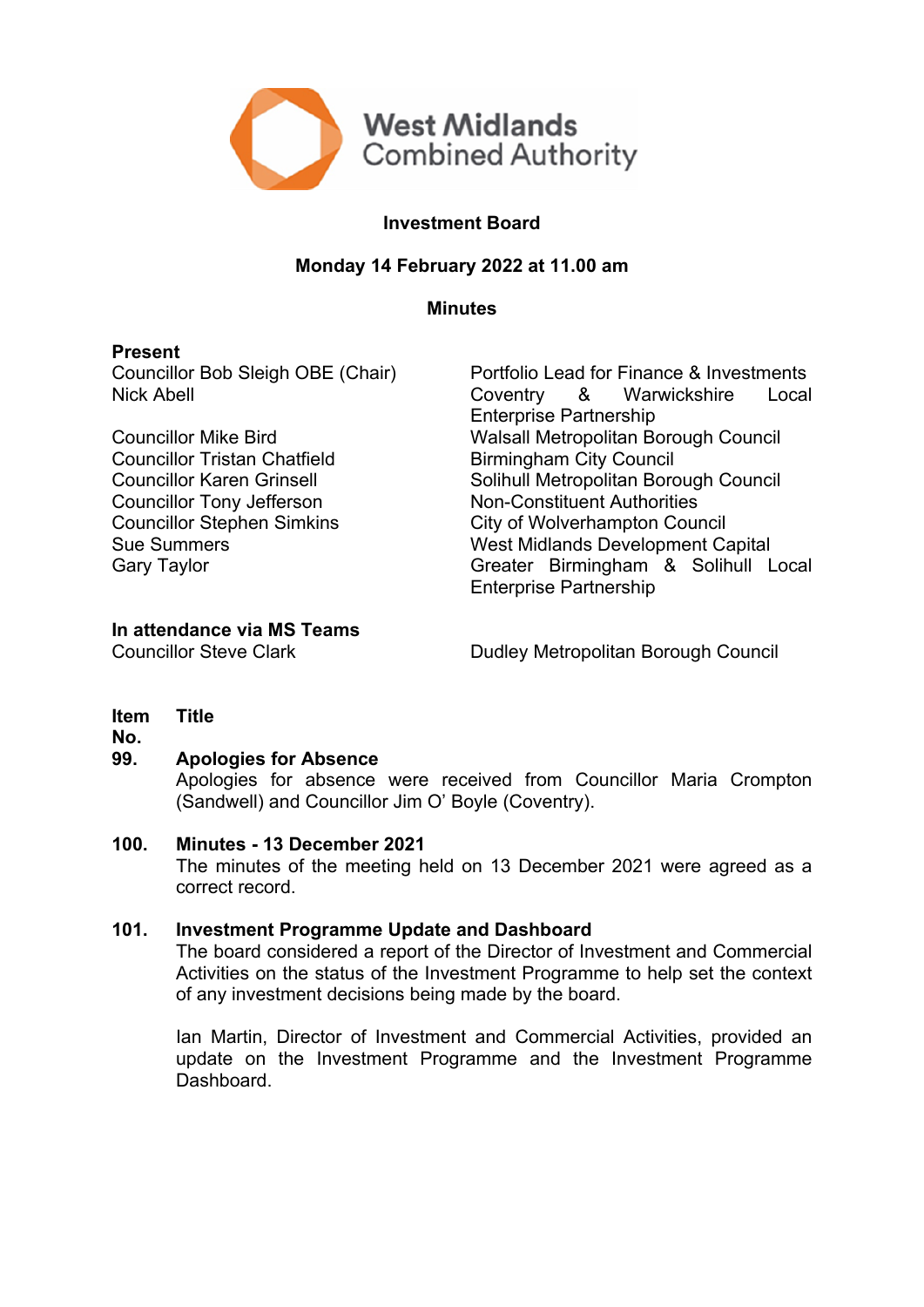Councillor Simkins re-iterated his comments made at a previous meeting regarding the need to take account of cost increases in construction materials and inflationary pressures that could impact on projects. He considered the WMCA should have an appropriate strategy or back-up plan in place.

Ian Martin explained that the Project Sponsor was responsible for any cost overruns and good value engineering was undertaken on projects. He advised that contingency was also built into projects and not all projects in the Investment Programme were capital projects.

The Chair also reminded members that any unallocated funding would be reported back to this board as a change request. He considered it would be helpful for the board to fully understand the process of how cost changes impact on the Investment Programme and asked that Ian Martin prepare a briefing note on the matter for a future meeting.

Ian Martin undertook to provide the briefing note and advised this would include the monitoring and evaluation of projects and the funder of the last resort.

Resolved:

1. That approval by the WMCA Board and under delegated authority by WMCA Officers of the business case submissions disclosed in section 3 of the report be noted;

2. That the WMCA Investment Programme funding status and current affordable limit as outlined in section 4 of the report be noted;

3. That the status of the City Region Sustainable Transport Settlement ('CRSTS) as outlined in section 4 of the report be noted;

4. That the Regional Investment Programme delivery update detailed within this report and appendices (including the project-level summary within the WMCA Investment Programme dashboard at Appendix 4) be noted and

5. That a briefing note be submitted to a future meeting that outlines the process for managing cost changes of projects within the Investment Programme.

#### **102. WMCA Collective Investment Fund (CIF) - Dashboard**

The board considered a report on the Collective Investment Fund dashboard (public iteration) as at 1 February 2022.

Resolved: That the report be noted.

## **103. WMCA Brownfield Land and Property Investment Fund (BLPDF) - Dashboard**

The board considered a report on the Brownfield Land and Property Development Fund dashboard (public iteration) as at 1 February 2022.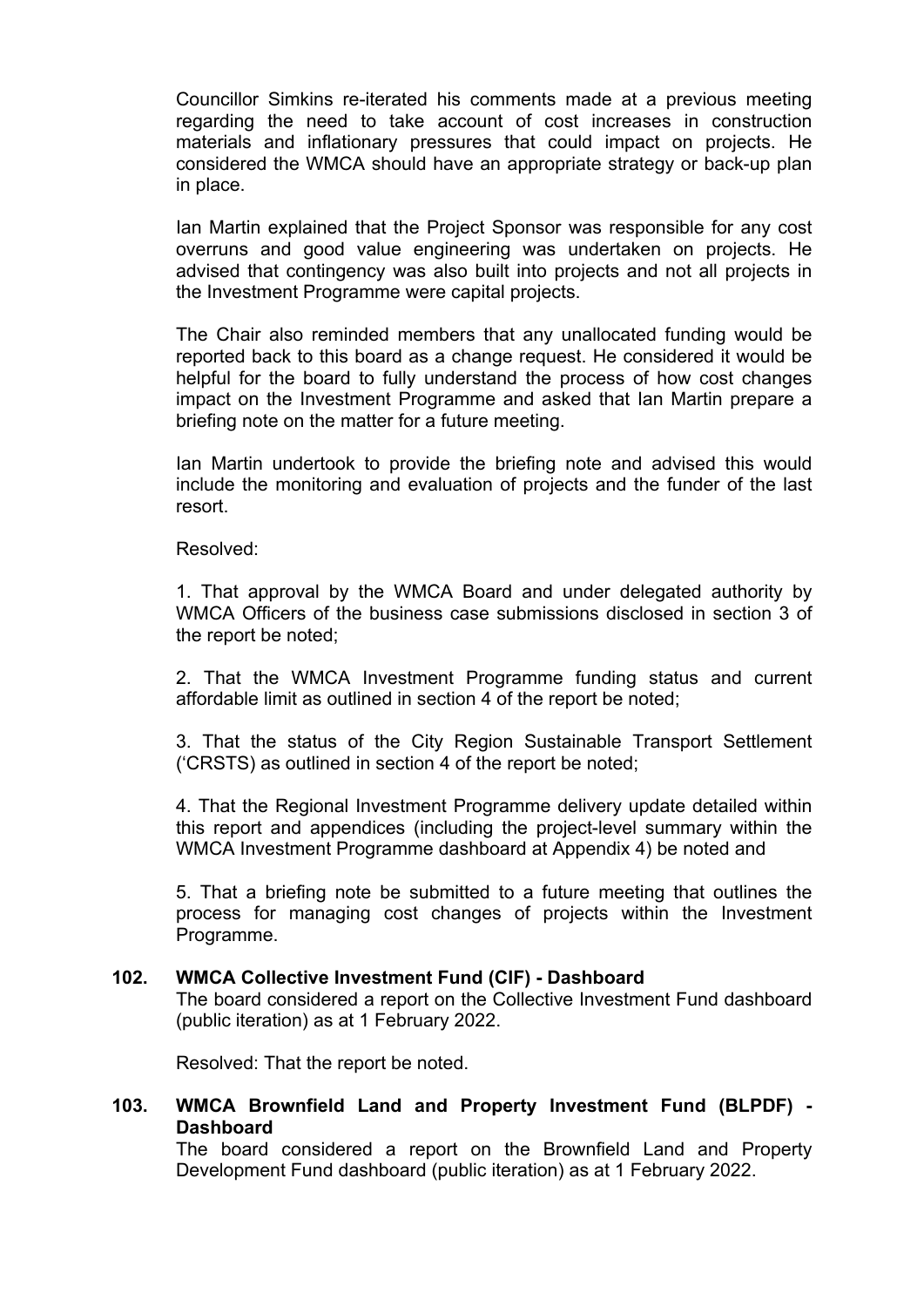Resolved: That the report be noted.

## **104. WMCA Revolving Investment Fund (RIF) - Dashboard**

The board considered a report on the Revolving Investment Fund dashboard (public iteration) as 1 February 2022.

Resolved: That the report be noted.

## **105. Presentation: Coventry City of Culture Trust Project**

The board received a presentation from Martin Sutherland, Laura McMillian (Coventry City of Culture Trust) and David Nuttall (Coventry City Council) that provided an overview of Coventry City of Culture to date. This included the story so far, details of events, income and expenditure, how it is 'levelling up' support across sectors and communities, key performance indicators, legacy planning, agreed principles and the next steps.

The board noted the processes that are in place for measuring the legacy of the project, engagement with all sectors in the community and the strong sense of civic pride that has been evidenced in surveys undertaken to date.

The Chair thanked Martin, Laura and David for their informative presentation that was welcomed by the board and wished them well for the future.

Resolved: That the presentation be noted.

#### **106. Exclusion of the Public and Press** Resolved:

That in accordance with Section 100A(4) of the Local Government Act 1972, the press and public be excluded from the meeting during the consideration of the following items of business as they involve the likely disclosure of exempt information relating to the business affairs of any particular person (including the authority holding that information).

## **107. Drywall Steel Sections Ltd**

Kieren Turner-Owen (West Midlands DC) presented a report that sought approval of a loan from the Collective Investment Fund (CIF) to develop land off Spring Road, Wolverhampton, into a new purpose built factory for the applicant plus a further 15 SME commercial starter units of various sizes creating new opportunities for employment space.

It was noted that the loan funding was conditional upon the applicant being awarded grant funding from the Black Country LEP and with regards to security, the WMCA would hold the first charge over the land along with an appropriate debenture/cross guarantee. The WMCA would also be provided with a cost overrun guarantee from the company.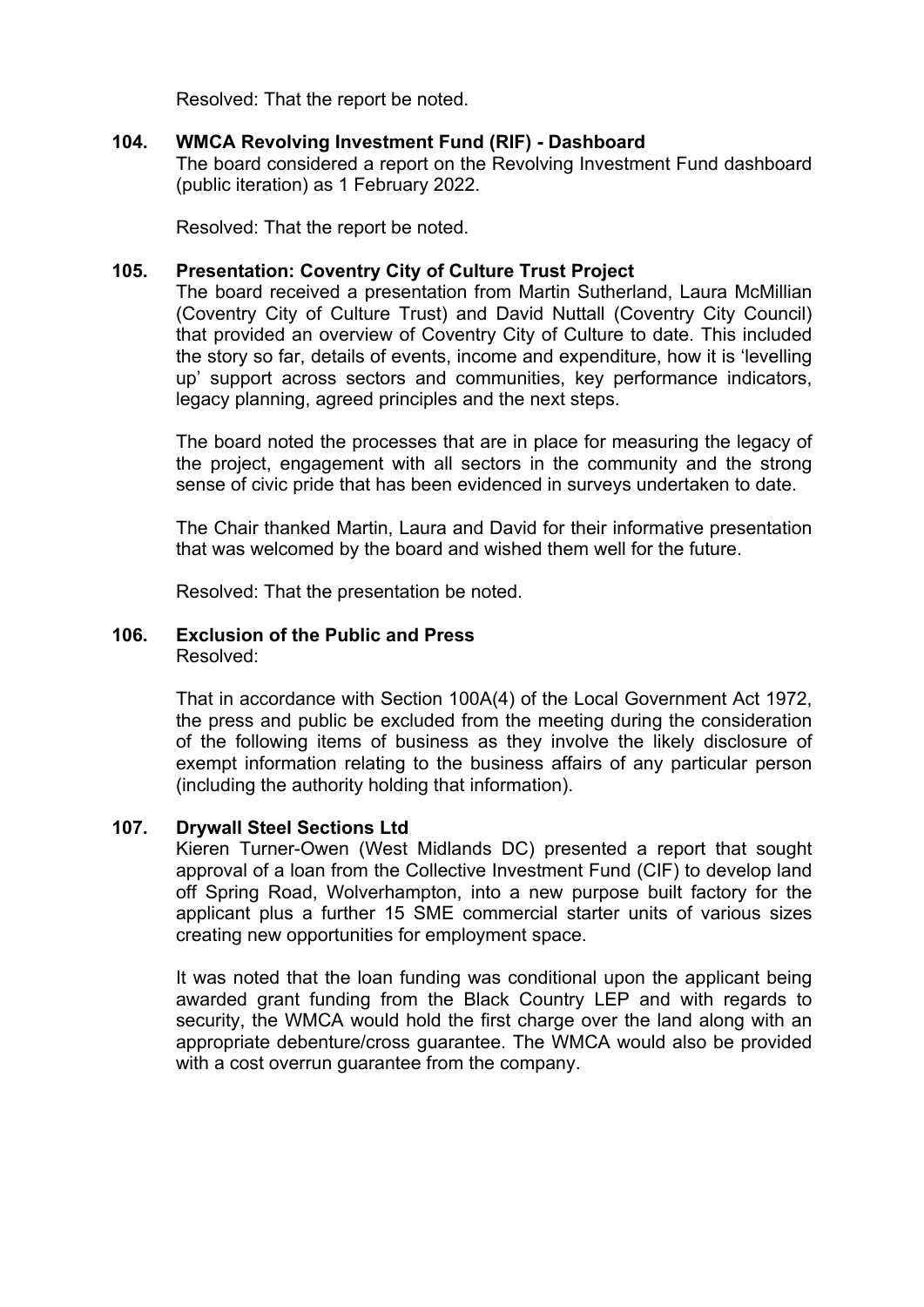Resolved:

1. A loan from the CIF fund, for the amount specified in the report, be allocated to develop c4.4 acres of current disused sports field/brownfield land in Wolverhampton, to provide a new purpose-built factory for the borrower and a further 15 commercial starter units of various sizes, creating new opportunities for employment space be approved;

2. The report presented to Investment Panel included an application to the Brownfield Land Property Development Fund that is no longer progressing due to the unavailability of funds and a concurrent application by the Black Country LEP for grant funding from their own resources be noted;

3. That loan funding approval is subject to the Black Country LEP grant funding in due course amongst other usual terms be noted and

4. The proposal carries the support of the WMCA's Investment Panel be noted.

## **108. Phoenix Park**

The board considered a report of the Director of Housing and Regeneration that sought grant investment from the Brownfield Housing Fund to deliver the remediation and abnormal costs of construction to unlock the Phoenix Park site in Birmingham, delivering commercial space and jobs.

Councillor Chatfield reported that whilst he was fully supportive was of the application, he was disappointed that the applicant's company was based off-shore.

Gary Taylor noted that the board has no previous experience of awarding grants in these circumstances and considered that a precedent needs to be set. He added that the report was also missing the usual sales demand/exit assumption tables which show profit against yield and rents that should have be included in the report.

Councillor Simkins felt that the agreed clawback/overage for a 5-year period was too short and should be reviewed accordingly given the situation.

Councillor Bird reported of the need for the board to be sighted on the applicant's financial holdings that were off-shore.

Nick Abell also considered the board should be aware of the applicant's beneficial interests and that any profits secured from grant should be retained as long possible as suggested by Councillor Simkins.

The Chair reported that in the light of the comments made by the board, he would defer the decision on the report to the next meeting to enable the additional information requested by members to be provided.

Resolved: That the report be deferred to the next meeting.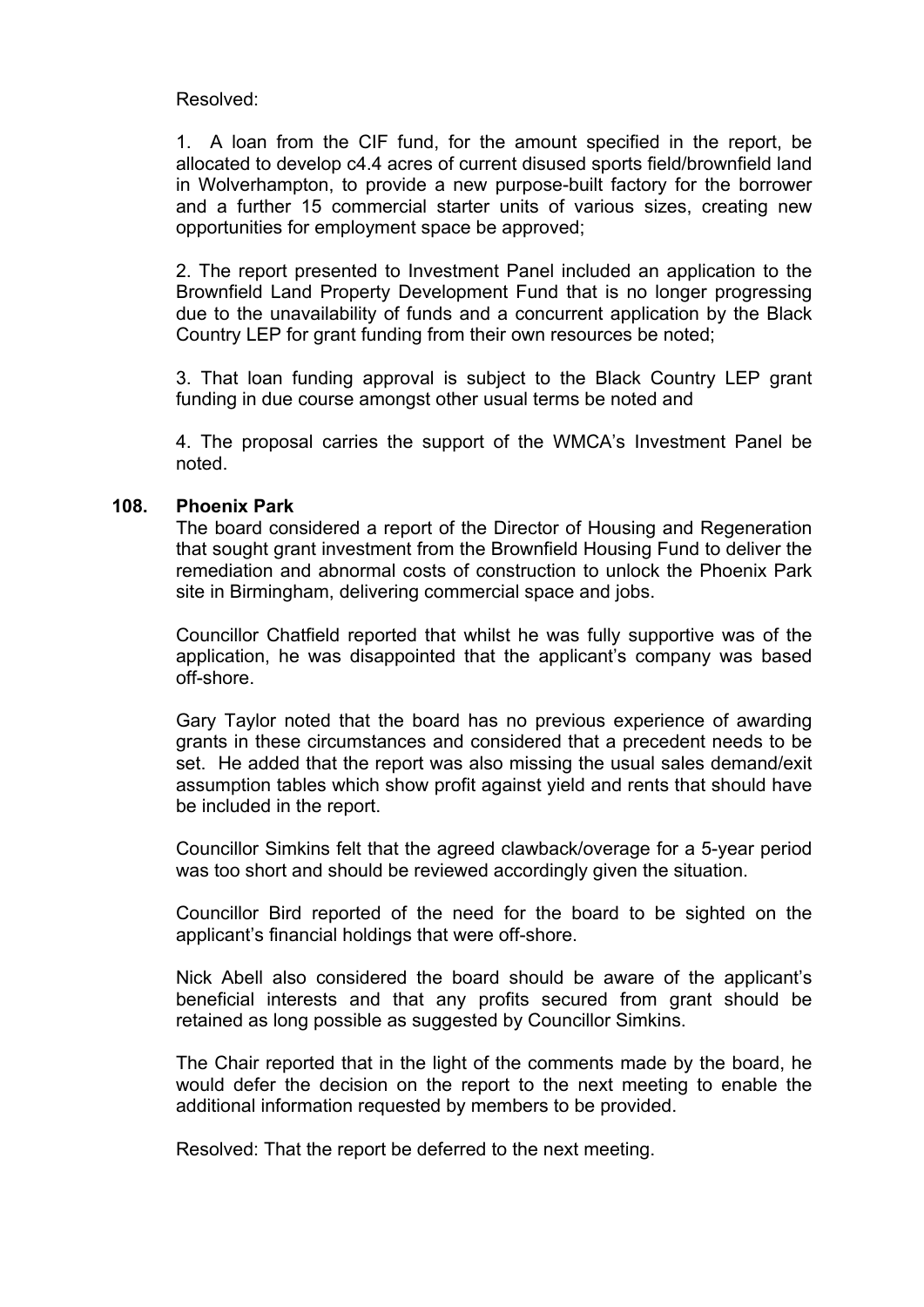# **109. Black Country Living Museum Forging Ahead**

The board considered a report of the Director of Housing and Regeneration that sought approval of grant funding from the Brownfield Housing Fund to support the redevelopment of the Black Country Living Museum, Dudley that would deliver 30 FTE jobs in line with SCF requirements.

It was noted that grant funding was required for remediation works for onsite contamination and was based on the 'funder of the last resort'. The funding would form part of a pre-existing funding package that is already in place including the National Lottery Heritage Fund, Black Country LEP, Arts Council England and Dudley MBC.

## Resolved:

1. A grant from the Brownfield Land Housing Fund for the maximum amount specified in the report, to support the redevelopment of the Black Country Living Museum that delivers 30 FTE jobs in line with SCF requirements be approved;

2. The funding is fully compliant with the WMCA Single Commissioning Framework be noted;

3. Dudley Metropolitan Borough Council is fully supportive of this application be noted and

4. The funding allocation represents an absolute maximum and that further negotiations would seek to reduce the allocation be noted.

## **110. OBC: EV CATS- Electric Vehicle Charging Area Transit Stations**

The board considered a joint report of the Investment and Commercial Activities Director and TfWM Director of Policy, Strategy and Innovation that sought approval to progress the Outline Business Case for Electric Vehicle Charging Area Transit Stations (EVCATS) to the WMCA Board.

It was noted that the Outline Business Case seeks a non-refundable grant from City Region Sustainable Transport Settlement (CRSTS) and grant funding from WMCA Brownfield Land and Property Development Fund (BLPDF) to support the creation of ten (10) Electric Vehicle Charging Area Transit Stations (EV CATS). These will comprise of 80 to 100 ultra-rapid 150+kW chargers, with sufficient expansion space to double capacity as the market requires. The project directly supports the central government Net Zero agenda and the WMCA #2041 agenda.

The Investment and Commercial Activities Director, Ian Martin presented the need for the transit stations, the vision, investment model, funding, costs and benefits.

Councillor Simkins considered the project should be opened up to local authorities who could contribute land for the transit stations and benefit accordingly, noting Wolverhampton's success with the i54.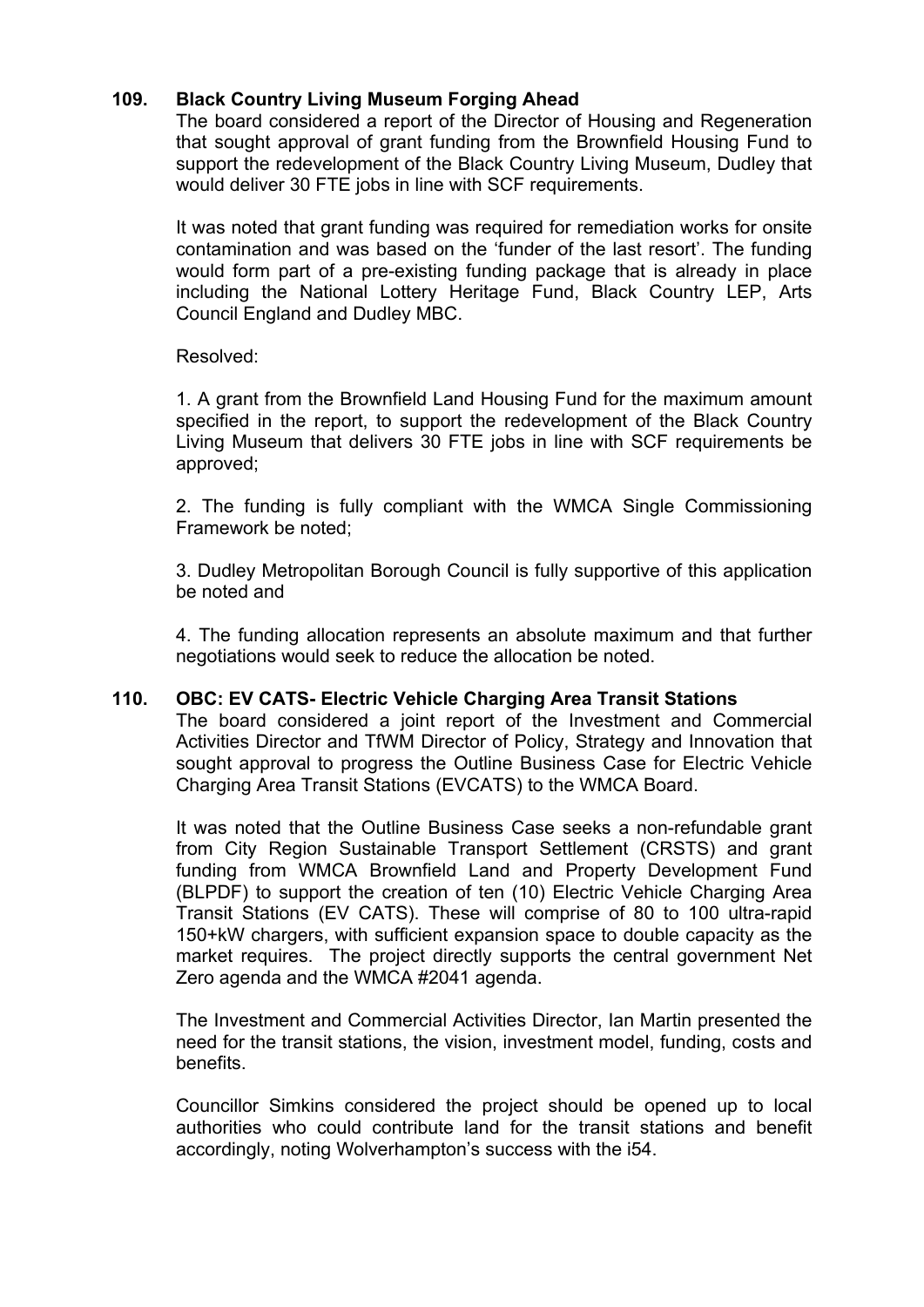Ian Martin reported that One Public Estate colleagues have been involved and no suitable sites had been identified but would look to progress the matter with the Finance Directors' Group.

The board endorsed the report to go forward to the WMCA Board.

Recommended:

1. The investment of the sum specified in the report from the City Region Transport Settlement (CRSTS) funds in Electric Vehicle Charging Area Transit Stations (EVCATS) project, subject to overall approval of the CRSTS programme at WMCA Board where it is scheduled for March and with the full investment to be made following a Full Business Case;

2. Approval of the sum specified from the Brownfield Land and Property Fund subject to the overall approval of the CRSTS investment at WMCA Board as indicated above;

3. Approval of the sum specified in the report for site acquisition preparation and ancillary costs including set up of the Delivery Company following OBC approval at the WMCA Board and ahead of the full investment under FBC with the condition as noted above and

4. The WMCA Capital Investment specified in the report is intended to be made from WMCA borrowing and will continue to be discussed with the Finance Directors' Group until the OBC is approved at the WMCA Board in March.

**111. Sprint -A34 Walsall to Birmingham and A45 Birmingham to Airport & Solihull Phase 2 Funding Confirmation (WMCA Board Report)** The board considered a report of the Managing Director, Transport for the West Midlands that sought approval to progress the endorsement of the addendums to the Sprint A34 and Sprint A45 Full Business Cases and funding confirmation to the WMCA Board in March.

The Senior Manager-Sprint Development, Tom Skidmore and the Director of Programme Development and Delivery, Sandeep Shingadia presented the report.

In relation to an enquiry from Councillor Chatfield as to whether there was a fall-back position if the City Region Sustainable Transport (CRST) allocation was not approved, Sandeep Shingadia advised that a report would be submitted on CRSTS funding to the WMCA Board next month and the project met the funding objectives so was confident approval would be given. If the allocation was not made, other funding opportunities would need to be explored.

The board endorsed the report for submission to the WMCA Board.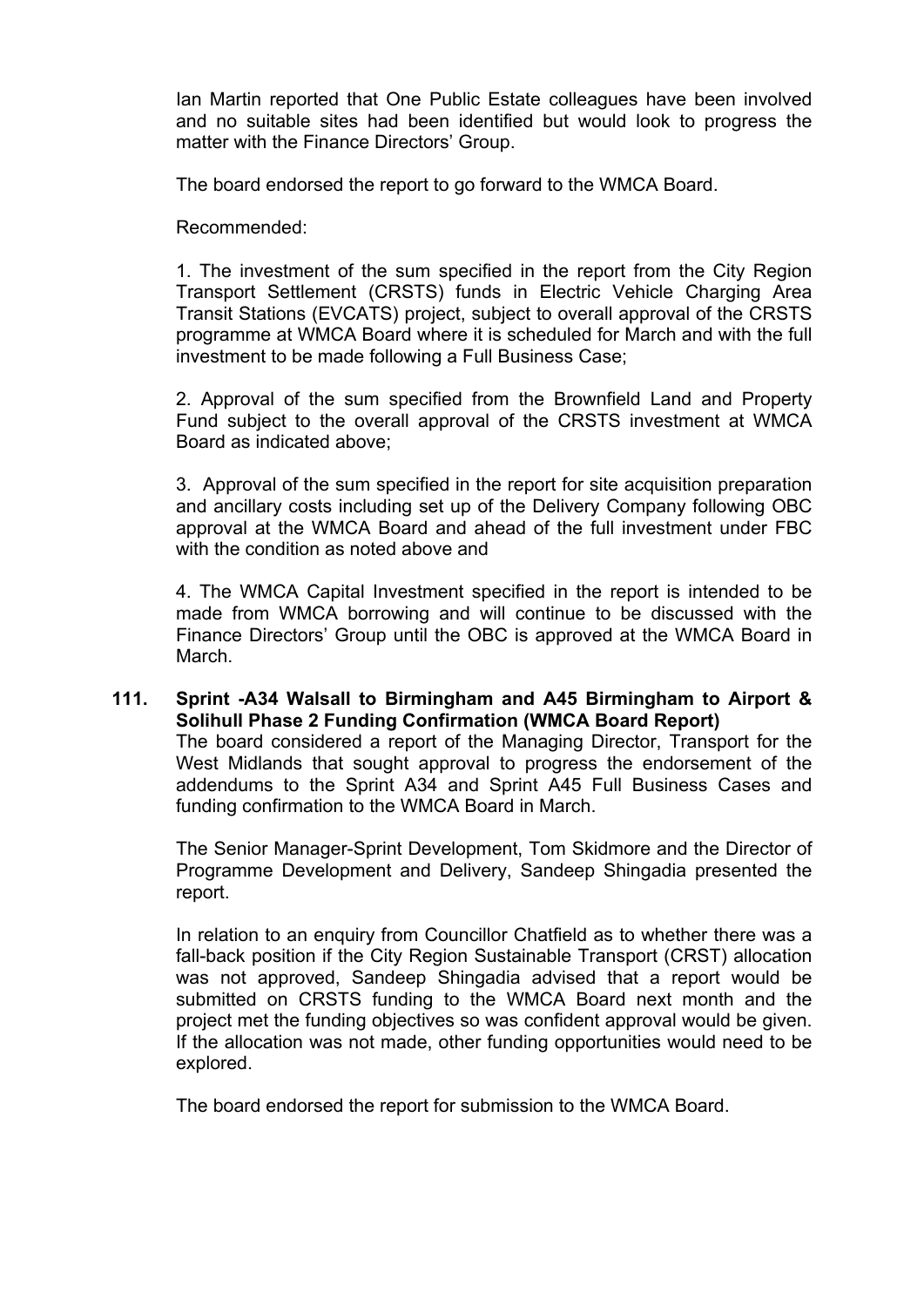Recommended:

1.Endorsement of the addendums to the Sprint A34 and Sprint A45 Full Business Cases which detail the second stage of delivery for 2024, including the bus priority interventions, cycling and walking infrastructure, signal upgrades, shelter enhancements, ticket machines and utility diversions;

2. Approval of the specified sum from City Region Sustainable Transport Settlement allocation for the delivery of Phase 2 of the A34 Walsall to Birmingham Sprint scheme;

3. Approval of the specified sum from City Region Sustainable Transport Settlement allocation for the delivery of the A45 Birmingham to Airport and Solihull Sprint scheme;

4.To note construction and utility costs for the scheme are not yet finalised, the project team might need to flexibly manage the scope of the scheme in order to maintain the overall budget;

5. To note the inclusion of additional cycling and walking measures within Phase 2 delivery and

6. Approval of the delegation of authority to officers as set out in the report.

## **112. West Midlands Investment Prospectus**

The board considered a report of the Director of Housing and Regeneration that sought comments and endorsement on the draft version of the West Midlands Investment Prospectus.

The report provided an overview on the project, the timeline for engagement and delivery and the latest draft version of the Investment Prospectus.

The board received a presentation from Graham Russell, Amion Consulting, that outlined the background to the regional Investment Prospectus, the structure of the document and next steps.

It was noted that the Investment Prospectus was in a new format and would be a more market facing document that was aimed at the private sector, especially the investment market. The investment opportunities across the region would inform project sheets that would be co-developed with each relevant local authority/and or project sponsor and be finalised for the launch and publication of the document in early March 2022.

#### Resolved:

1. The positive progress and substantial engagement to date on the West Midlands Investment Prospectus 2022 project be endorsed;

2. The Investment Prospectus is one of the key deliverables for the Housing and Land Delivery Board in 2021/22 which as in previous years will play an important role in attracting private sector investment and Government interest to the region be noted;